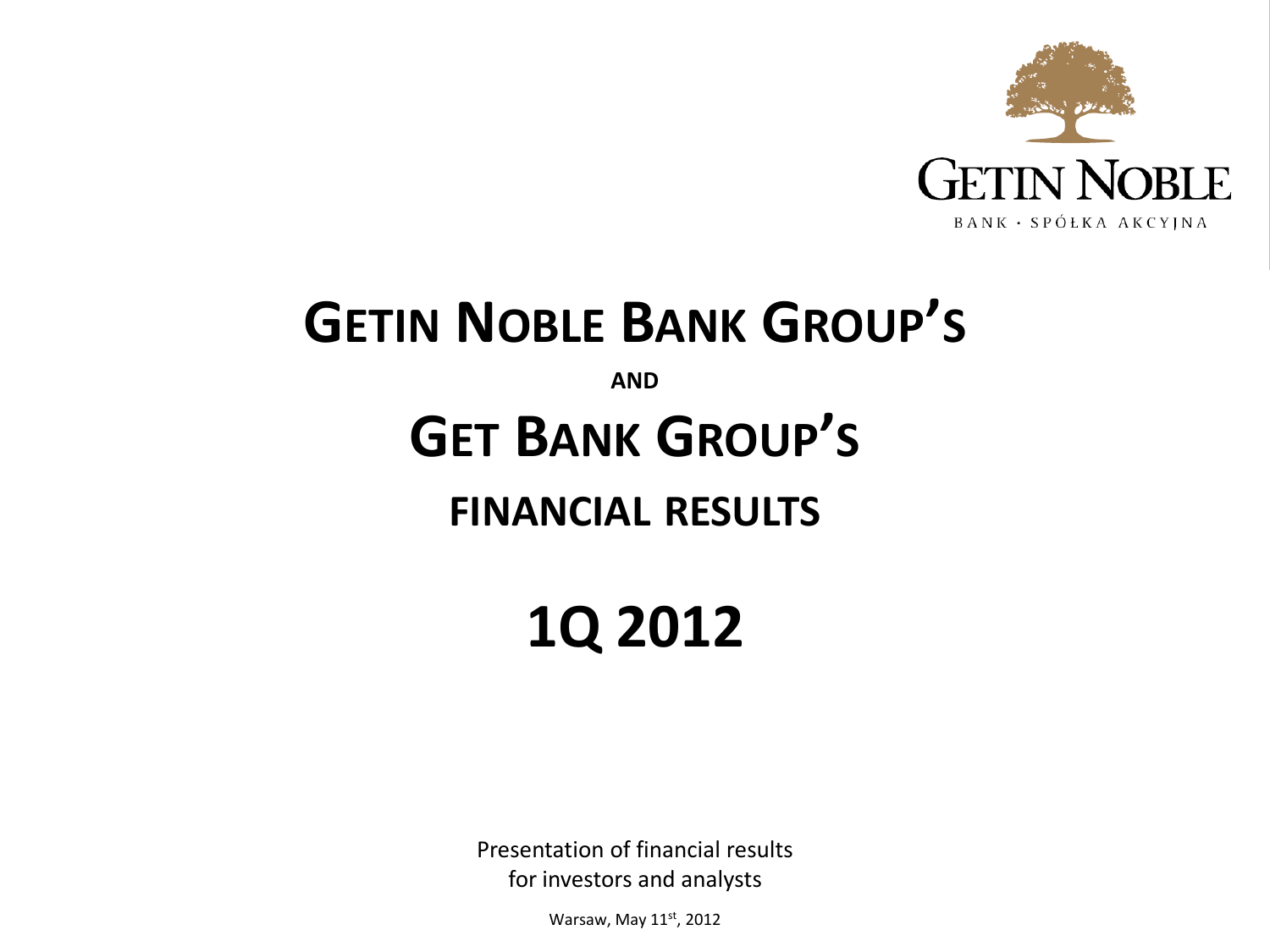**INTRODUCTION GETIN NOBLE BANK** 



**We are consistently pursuing our strategic goal...**

**... to be ranked among the top five banks on the market.**

| <b>Balance sheet total</b>       | #6 (+2 positions $^{1}$ ) |
|----------------------------------|---------------------------|
| Loans                            | $#5 (+1)$                 |
| <b>Deposits</b>                  | #6 (without change)       |
| <b>Interest income</b>           | #4 $(+2)$                 |
| <b>Fee and commission income</b> | $#5(-1)$                  |
| <b>Net result</b>                | $#5 (+3)$                 |
|                                  |                           |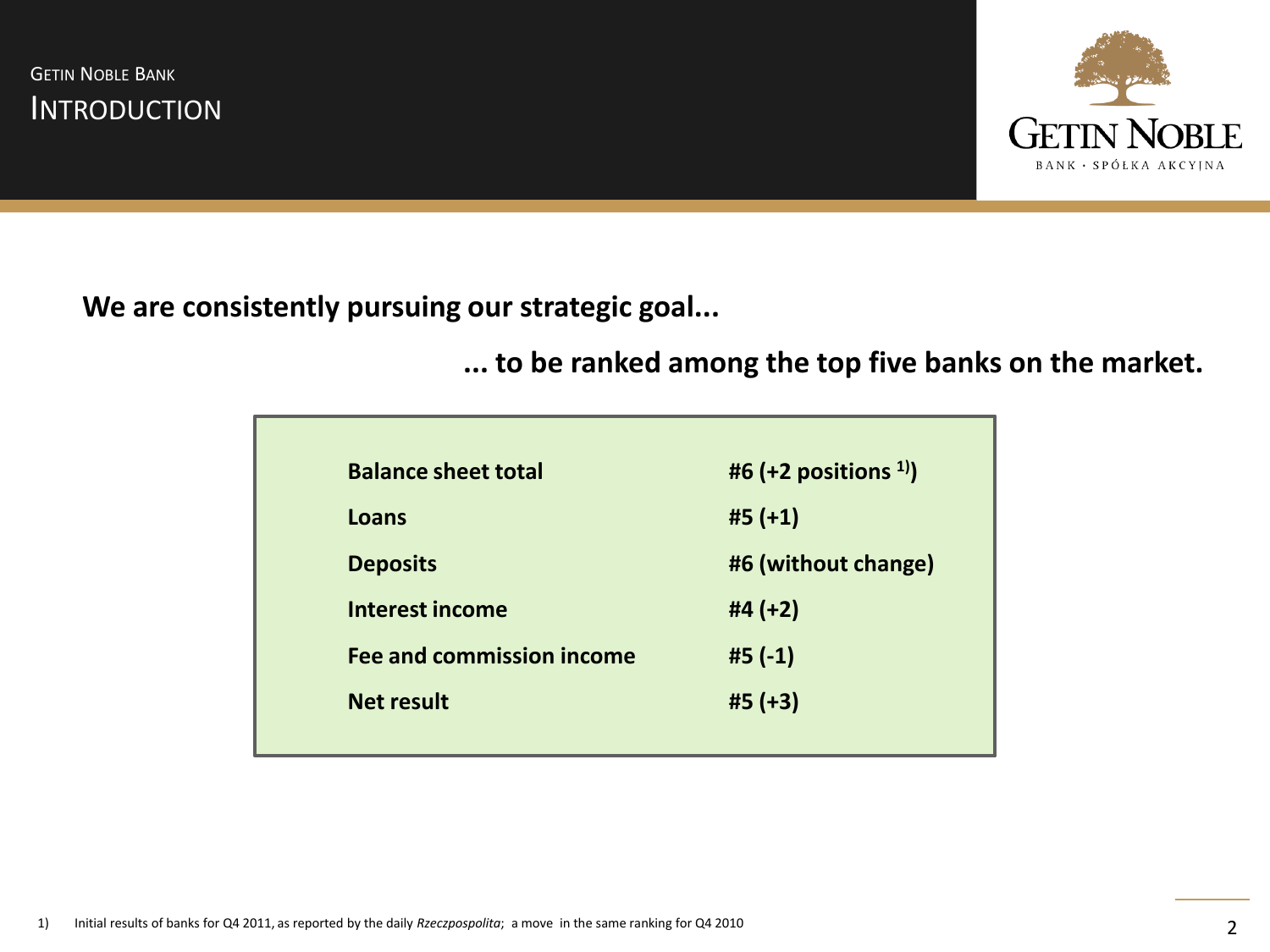# **INTRODUCTION GETIN NOBLE BANK**



## Ranking of banks after four quarters of 2011 1)

| <b>Assets</b>      |         |
|--------------------|---------|
| 1 PKO BP           | 190 748 |
| 2 Pekao            | 146 590 |
| 3 BRE Bank         | 98 876  |
| 4 ING              | 69 723  |
| 5 BZ WBK           | 59 873  |
| 6 Getin Noble Bank | 53 542  |
| 7 Bank Millennium  | 50 838  |
| 8 Bank Handlowy    | 42 278  |
| 9 Kredyt Bank      | 42 003  |
| 10 BPH             | 37 088  |

1 PKO BP 190 748 1 PKO BP 18 343 1 PKO BP 141 635 1 PKO BP 146 474 2 Pekao 146 590 2 Pekao 17 571 2 Pekao 95 679 2 Pekao 108 437 3 BRE Bank 98 876 3 BRE Bank 9 877 3 BRE Bank 67 852 3 BRE Bank 54 244 4 ING 69 723 4 BZ WBK 6 978 4 ING 43 444 4 ING 52 932 5 BZ WBK 59 873 5 ING 5 482 5 Getin Noble Bank 41 836 5 BZ WBK 46 830 6 Getin Noble Bank 53 542 6 Bank Millennium 4 767 6 Bank Millennium 41 134 6 Getin Noble Bank 46 311 7 Bank Handlowy 4 355 8 Bank Handlowy 42 278 8 BPH 4 024 8 Kredyt Bank 8 Kredyt Bank 28 043 9 Kredyt Bank 42 003 9 Kredyt Bank 3 755 9 BPH 27 852 9 Bank Handlowy 24 096 10 Getin Noble Bank 3707 **Assets Equity Loans Deposits**

| no change |  |
|-----------|--|
|-----------|--|

| Fee and commission income<br>Interest income |         | <b>Result from banking activities</b> |         | <b>Net result</b>  |         |                         |         |
|----------------------------------------------|---------|---------------------------------------|---------|--------------------|---------|-------------------------|---------|
| 1 PKO BP                                     | 12 038  | PKO BP                                | 3837    | 1 PKO BP           | 11 142  | 1 PKO BP                | 3807    |
| 2 Pekao                                      | 7 4 0 4 | 2 Pekao                               | 2 9 3 4 | 2 Pekao            | 7 7 3 1 | 2 Pekao                 | 2899    |
| 3 BRE Bank                                   | 3871    | 3 BZ WBK                              | 1559    | 3 BZ WBK           | 3773    | 3 BZ WBK                | 1 1 8 4 |
| 4 Getin Noble Bank                           | 3635    | 4 BRE Bank                            | 1 2 7 9 | 4 BRE Bank         | 3 5 6 4 | 4 BRE Bank              | 1 1 3 5 |
| 5 BZ WBK                                     | 3414    | 5 Getin Noble Bank                    | 1 2 1 6 | 5 Getin Noble Bank | 3 1 2 5 | 5 Getin Noble Bank      | 950     |
| 6 ING                                        | 3 3 8 6 | 6 ING                                 | 1 1 7 0 | 6 ING              | 2912    | 6 ING                   | 880     |
| 7 Bank Millennium                            | 2 7 2 0 | 7 BPH                                 | 810     | 7 Bank Handlowy    | 2416    | 7 Bank Handlowy         | 736     |
| 8 Kredyt Bank                                | 2 3 8 7 | 8 Bank Handlowy                       | 753     | 8 BPH              | 982     | 8 Bank Millennium       | 467     |
| 9 BPH                                        | 2 1 3 0 | 9 Bank Millennium                     | 647     | 9 Bank Millennium  | 951     | 9 Kredyt Bank           | 327     |
| 10 Bank Handlowy                             | 927     | 10 Alior Bank                         | 434     | 10 Kredyt Bank     | 546     | 10 Santander Cons, Bank | 325     |

| 8 Bank Handlowy | 753 |
|-----------------|-----|
|                 |     |

advancement from 6<sup>th</sup> position  $\frac{2}{1}$  downgrade from 4<sup>th</sup> position  $\frac{2}{1}$  advancement from 7<sup>th</sup> position  $\frac{2}{1}$  advancement from 8<sup>th</sup> position

| Loans                                    |         |
|------------------------------------------|---------|
| 18 343<br>1 PKO BP                       | 141 635 |
| 17 571<br>2 Pekao                        | 95 679  |
| 3 BRE Bank<br>9877                       | 67852   |
| 6978<br>4 ING                            | 43 444  |
| 5 Getin Noble Bank<br>5482               | 41 836  |
| 6 Bank Millennium<br>4767                | 41 134  |
| 7 BZ WBK<br>4 355                        | 38 017  |
| 4 0 24<br>8 Kredyt Bank                  | 30 494  |
| 9 BPH<br>3755                            | 27 852  |
| 3707<br>10 Nordea Bank<br>$\overline{1}$ | 27 585  |

*advancement from 8 th position 2) no change advancement from 6 th position 2) no change*

| Interest income    |               | Fee and commission income |         | <b>Result from banking activities</b> |               | <b>Net result</b>       |       |
|--------------------|---------------|---------------------------|---------|---------------------------------------|---------------|-------------------------|-------|
| <b>PKO BP</b>      | 12 038        | 1 PKO BP                  | 3837    | 1 PKO BP                              | 11 142        | ∣ PKO BP                | 3807  |
| 2 Pekao            | 7 4 0 4       | 2 Pekao                   | 2 9 3 4 | 2 Pekao                               | 7 7 3 1       | 2 Pekao                 | 2899  |
| 3 BRE Bank         | 3871          | 3 BZ WBK                  | 559     | 3 BZ WBK                              | 3773          | 3 BZ WBK                | 1 184 |
| 4 Getin Noble Bank | 3635          | 4 BRE Bank                | 1 2 7 9 | 4 BRE Bank                            | 3 5 6 4       | 4 BRE Bank              | 1 135 |
| 5 BZ WBK           | 3414          | 5 Getin Noble Bank        | 1 2 1 6 | 5 Getin Noble Bank                    | 3 1 2 5       | 5 Getin Noble Bank      | 950   |
| 6 ING              | 3 3 8 6       | 6 ING                     | 1 1 7 0 | 6 ING                                 | 2912          | 6 ING                   | 880   |
| 7 Bank Millennium  | 2 7 2 0       | 7 BPH                     | 810     | 7 Bank Handlowy                       | 2416          | 7 Bank Handlowy         | 736   |
| 8 Kredyt Bank      | 2 3 8 7       | 8 Bank Handlowy           | 753     | 8 BPH                                 | 1982          | 8 Bank Millennium       | 467   |
| 9 BPH              | 2 1 3 0       | 9 Bank Millennium         | 647     | 9 Bank Millennium                     | 1 9 5 1       | 9 Kredyt Bank           | 327   |
| 0 Bank Handlowy    | 927           | 10 Alior Bank             | 434     | 10 Kredyt Bank                        | 1 546         | 10 Santander Cons. Bank | 325   |
| 4h                 | $\mathcal{L}$ | 4h                        |         | $+h$                                  | $\mathcal{L}$ |                         | 21    |

| <b>Deposits</b>    |         |  |  |  |  |
|--------------------|---------|--|--|--|--|
| 1 PKO BP           | 146 474 |  |  |  |  |
| 2 Pekao            | 108 437 |  |  |  |  |
| 3 BRF Bank         | 54 244  |  |  |  |  |
| 4 ING              | 52.932  |  |  |  |  |
| 5 BZ WBK           | 46 830  |  |  |  |  |
| 6 Getin Noble Bank | 46.311  |  |  |  |  |
| 7 Bank Millennium  | 37 174  |  |  |  |  |
| 8 Kredyt Bank      | 28 043  |  |  |  |  |
| 9 Bank Handlowy    | 24 096  |  |  |  |  |
| 10 <sub>BG</sub>   | 22.942  |  |  |  |  |
|                    |         |  |  |  |  |

| <b>Net result</b>                |                |  |  |  |
|----------------------------------|----------------|--|--|--|
| 1 PKO BP                         | 3807           |  |  |  |
| 2 Pekao                          | 2899           |  |  |  |
| 3 BZ WBK                         | 1 1 8 4        |  |  |  |
| 4 BRF Bank                       | 1 1 3 5        |  |  |  |
| 5 Getin Noble Bank               | 950            |  |  |  |
| 6 ING                            | 880            |  |  |  |
| 7 Bank Handlowy                  | 736            |  |  |  |
| 8 Bank Millennium                | 467            |  |  |  |
| 9 Kredyt Bank                    | 327            |  |  |  |
| 10 Santander Cons. Bank          | 325            |  |  |  |
| $ab$ proposed from $\Omega^{th}$ | 2)<br>nooition |  |  |  |

1) Initial results of banks for Q4 2011, as reported by the daily Rzeczpospolita;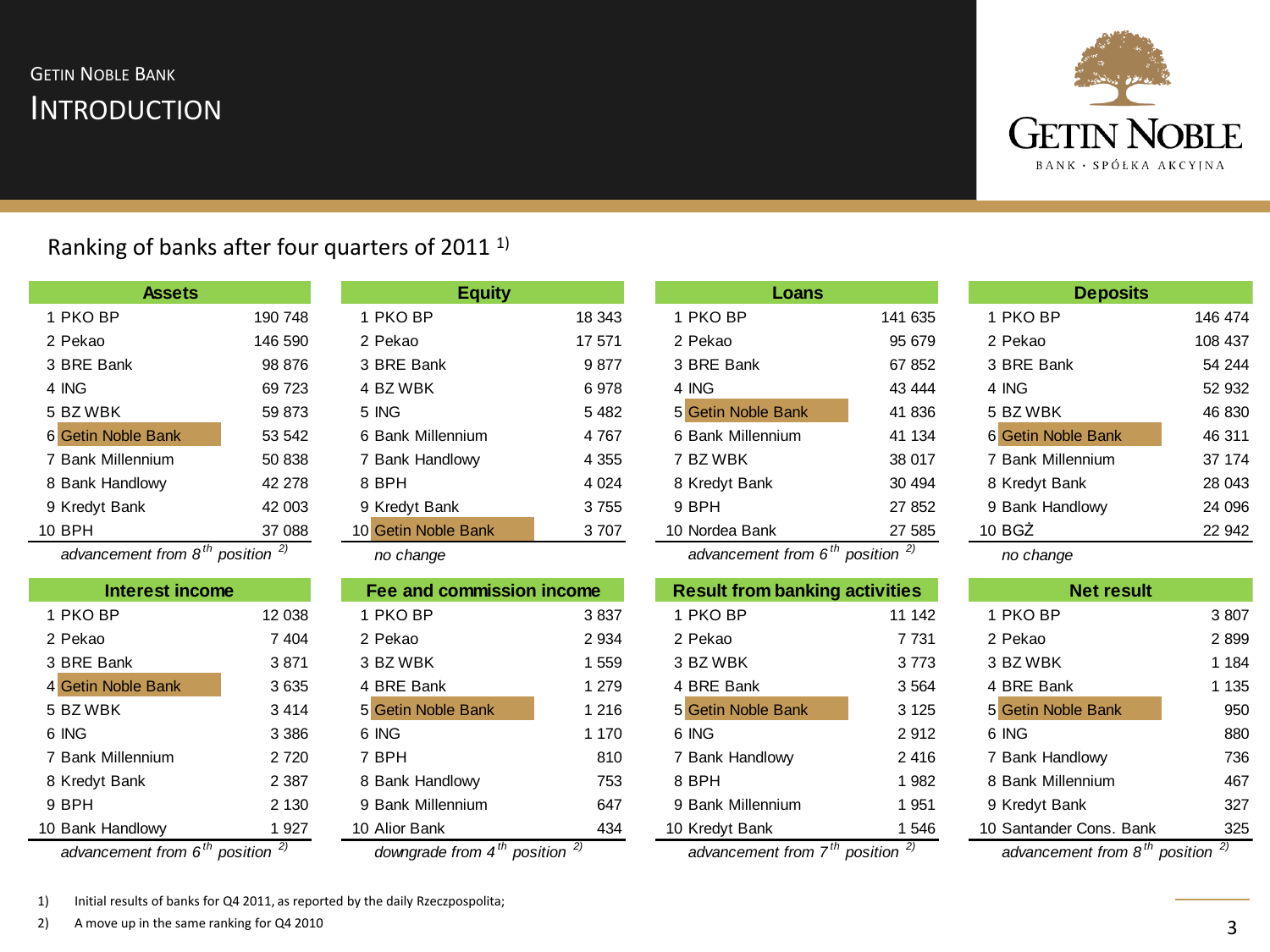

**Getin Noble was the fastest growing bank from the market top 10 in ALL categories 1):**

- **… the most cost efficient bank: only 13th position in operating costs September**
- **… the highest increase of equity: +23,4%** ÷
- **… the highest increase of total assets: +25,1%** ÷
- **…the highest increase of loans volume: +22,4%** 42
- **…the highest increase of deposits: +25,1%**
- **…the highest increase of interest income: +26,3%**
- **…the highest increase of result from banking operations: +38,7%** 43
- **…the highest increase of net result: +111,1%**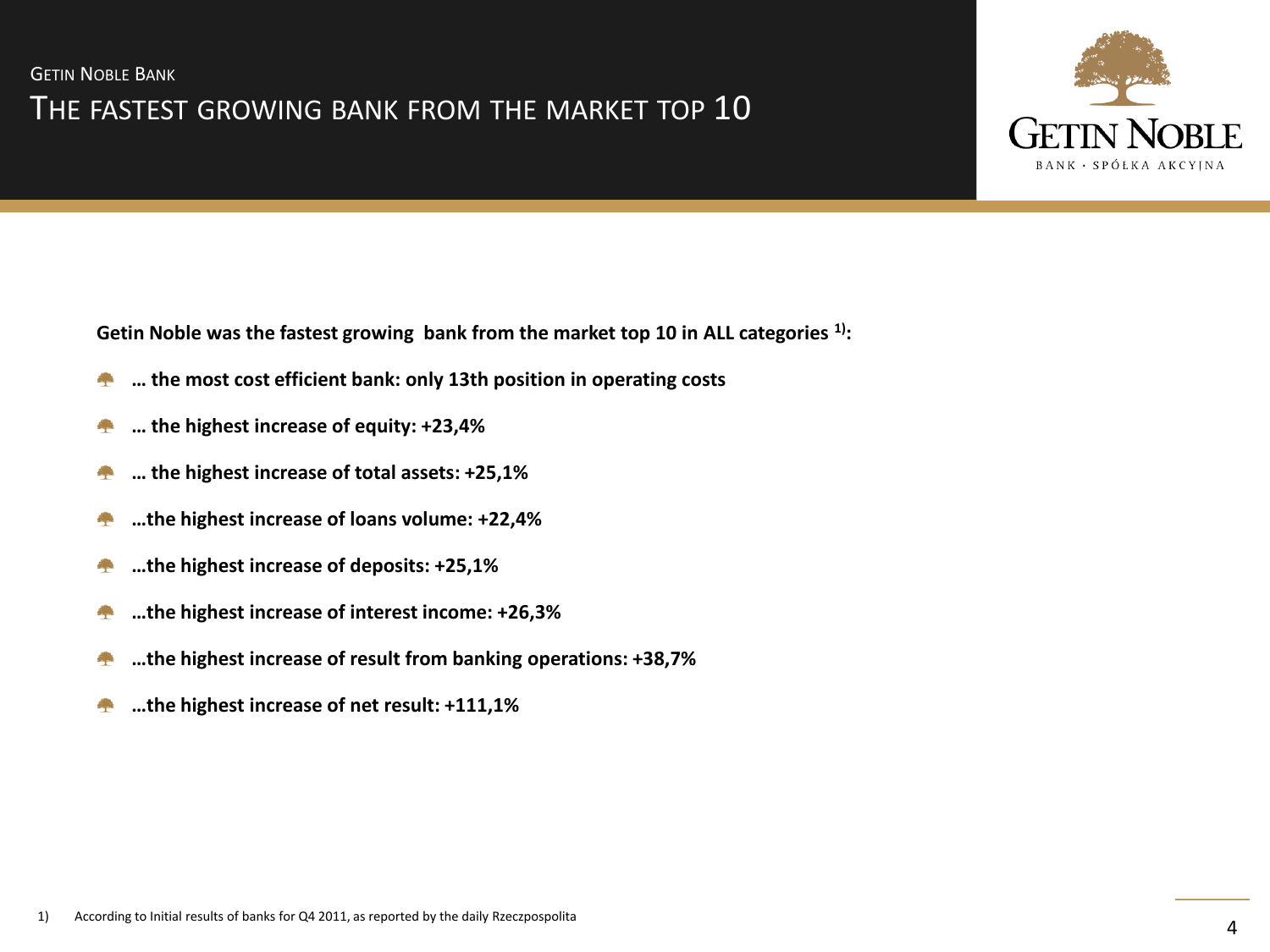

**The Bank's strategic goal is to focus on changing its balance sheet structure while staying profitable, continuing to increase revenues not related to credit risk and reducing the cost of risk.** 

**It is the Bank's intention to change the pace of growth of its loan sales in different business lines to reduce the pressure on cost of financing.** 

#### **The Bank pursue its strategic goals through a number of measures, including :**

- increasing the sales of products with shorter amortization periods: cash loans, car loans, loans for businesses; leasing and by reducing **Contract** a share of mortgage loans in relation to total sales;
- focusing on cross-selling revenue, especially with respect to investment products and accounts, to minimize the decline in revenue **Contract** resulting from lower sales of mortgage loans;
- adopting a prudent approach to credit risk, with respect to both the "old group of loans" and new loans; A.
- securitizing the Bank's loan portfolio as one of the methods for increasing liquidity.

**In Q4 2011, the Bank launched the process of implementing new strategic goals also with success in Q1.**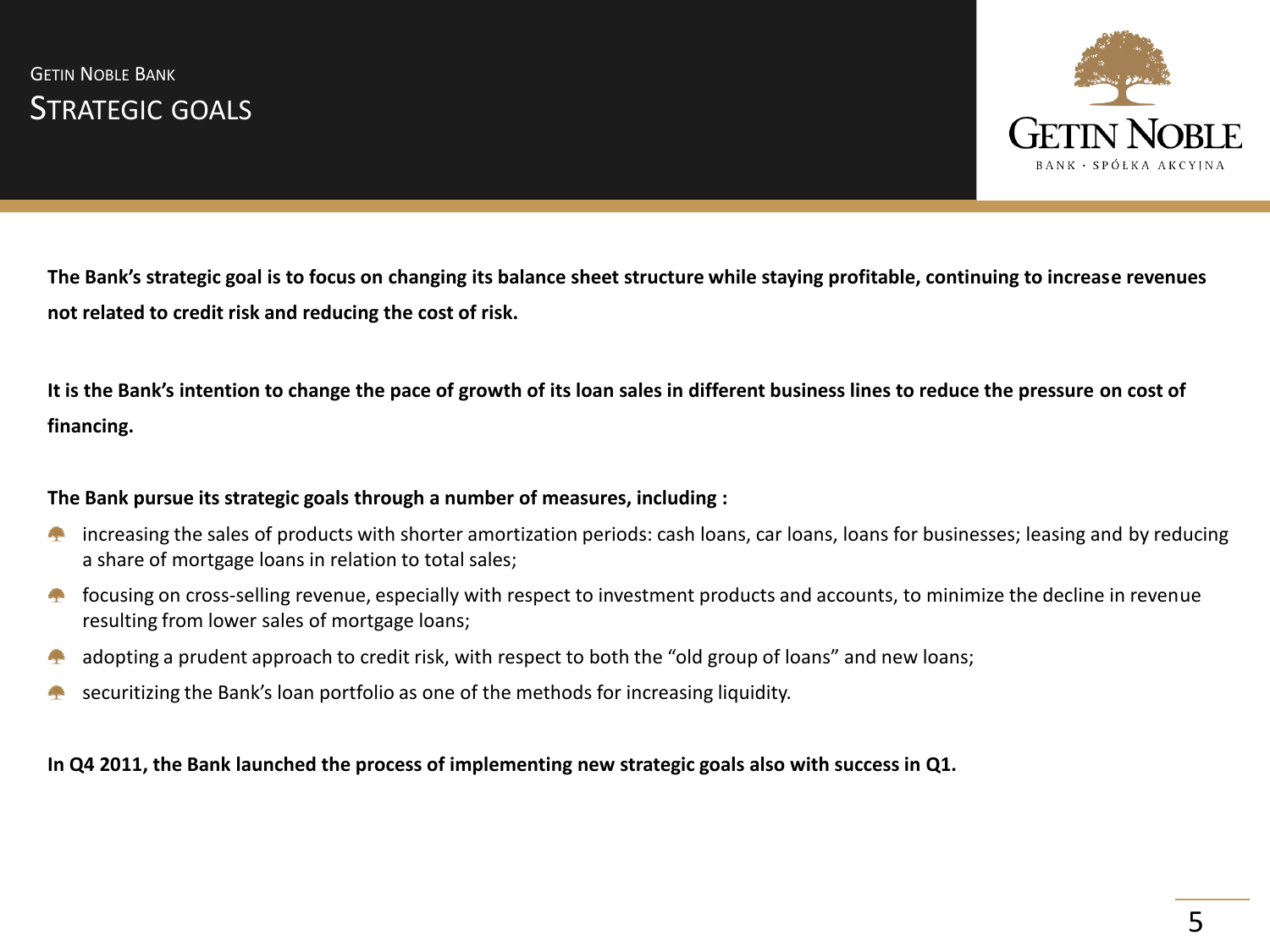

- **Net result of nearly PLN 167 million in Q1'2012, i.e. nearly 67% increase YoY.**
- **The Bank's Q1'2012 revenue was up by over 14% against the figure for the Q1 in previous year, whereas operating costs were over 2% lower.**
- **First result of the focus shift from a mortgage products to higher-yielding products - in Q1'2012 mortgage sale stood at about half**  r. **of the average 2011 figure; increase in sale of other loan products by over 26%.**
- **The Bank is successfully improving its solvency ratio: Poland's first Public Subordinated Bonds Programme. In February 2012, the Contract Bank issued two series of bonds with the nominal value of over PLN 241 million. The Bank has issued over PLN 800 million in subordinated debt (as part of a public offering and a private placement). Preliminary CAR of 11,2% as of 31.03.2012.**
- **Confirmed significant improvement in quality of loans sold since 2010, which stand for over 40% of loan portfolio.**
- **The Bank has no significant CIRS transactions to be renewed by the end of 2012.**
- **L/D ratio kept at c.a. 90%, significantly lower than market peers; regular decrease in FX portion (below 40% as at the end of March** A. **2012)**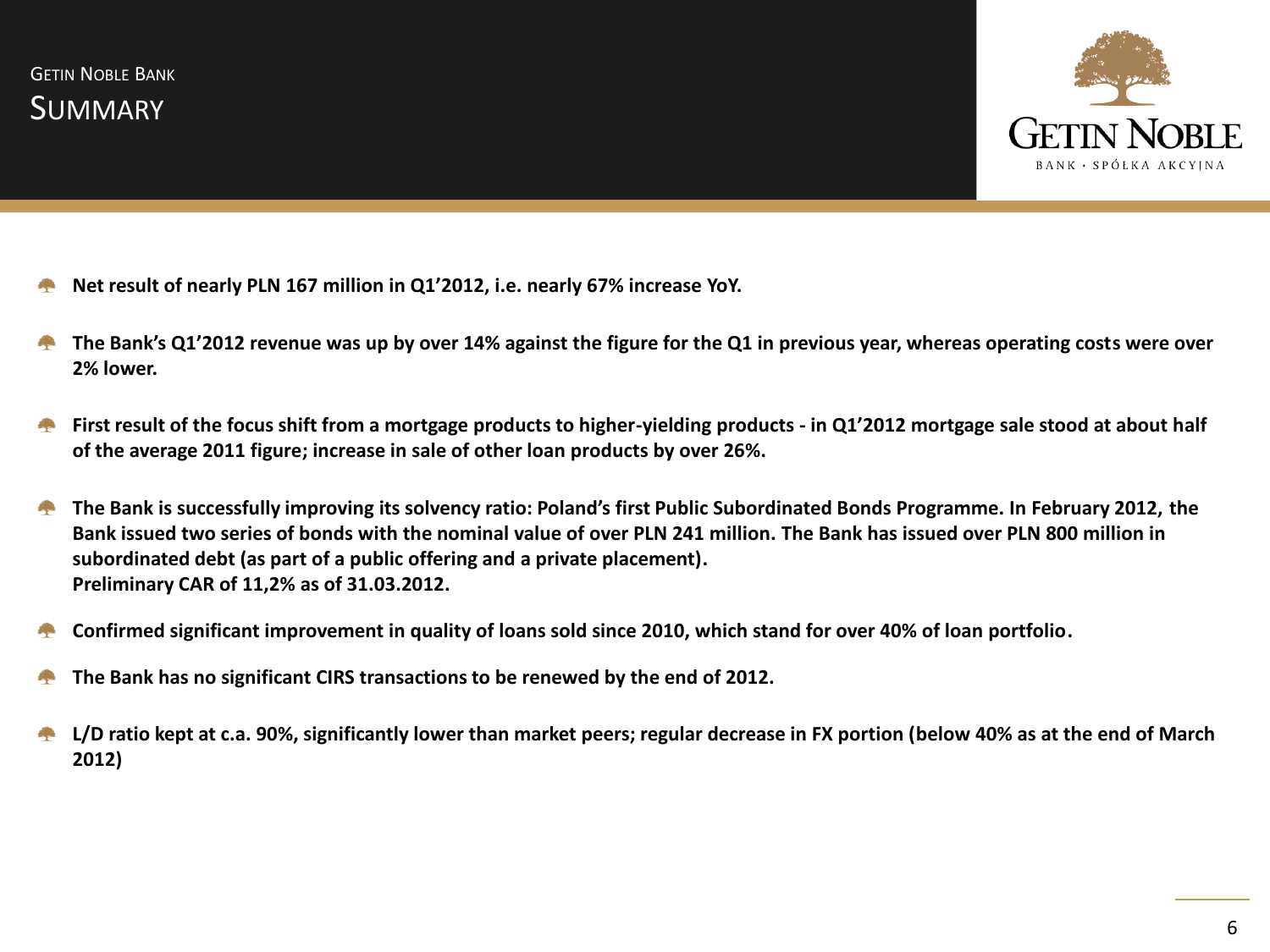# KEY FINANCIAL RATIOS **GETIN NOBLE BANK**

## *Success of implemented strategy Dynamic development with maintained stability and secure situation*

**1Q 2012; change vs 1Q 2011**

| PLN <sub>m</sub>                                                        |             |          |
|-------------------------------------------------------------------------|-------------|----------|
| Loans balance                                                           | 40 113,2    | $+15,0%$ |
| <b>Deposit balance</b>                                                  | 47 773,4    | $+22,3%$ |
| <b>Balance sheet total</b>                                              | 55 268,6    | $+22,0%$ |
| <b>Equity</b><br>(attributable to equity holders of the parent company) | 4 0 8 3 , 3 | $+21,9%$ |

| Net interest income                                                         | 318,7    | $+7,7%$  |
|-----------------------------------------------------------------------------|----------|----------|
| Net fee and commission income                                               | 225,2    | $-7,2%$  |
| Income                                                                      | 648,3    | $+14,1%$ |
| Costs                                                                       | $-200,1$ | $-2,4%$  |
| <b>Gross profit</b>                                                         | 207,6    | $+61,9%$ |
| <b>Net profit</b><br>(attributable to equity holders of the parent company) | 166,6    | $+66,5%$ |



| <b>ROE</b>                                      | 19,0% | $\uparrow$ +6,4 p.p. |
|-------------------------------------------------|-------|----------------------|
| C/I                                             | 30,9% | $-5,2 p.p.$          |
| Liquid resources <sup>1)</sup>                  | 16,8% | $+3,7$ p.p.          |
| CAR <sup>2</sup>                                | 11,3% | $+1,9$ p.p.          |
| Tier $1^{2}$                                    | 9,8%  | $+0,4 p.p.$          |
| non-loans related<br>income share <sup>2)</sup> | 57,4% | $+19,6 p.p.$         |
| Loans / deposits                                | 87,1% | $-6,5 p.p.$          |
| Cost of risk $2,3$                              | 2,2%  | $-0,4 p.p.$          |
|                                                 |       |                      |
|                                                 |       |                      |
| # clients [mio]                                 | 1,9   | $+20,7%$             |
| # branches                                      | 542   | $+26$                |

1) Liquid resources / clients' deposits<br>2) Stand-alone GNB

Stand-alone GNB

3) Result on provision for NIL and other accounts receivable to average loans volume; annualized factor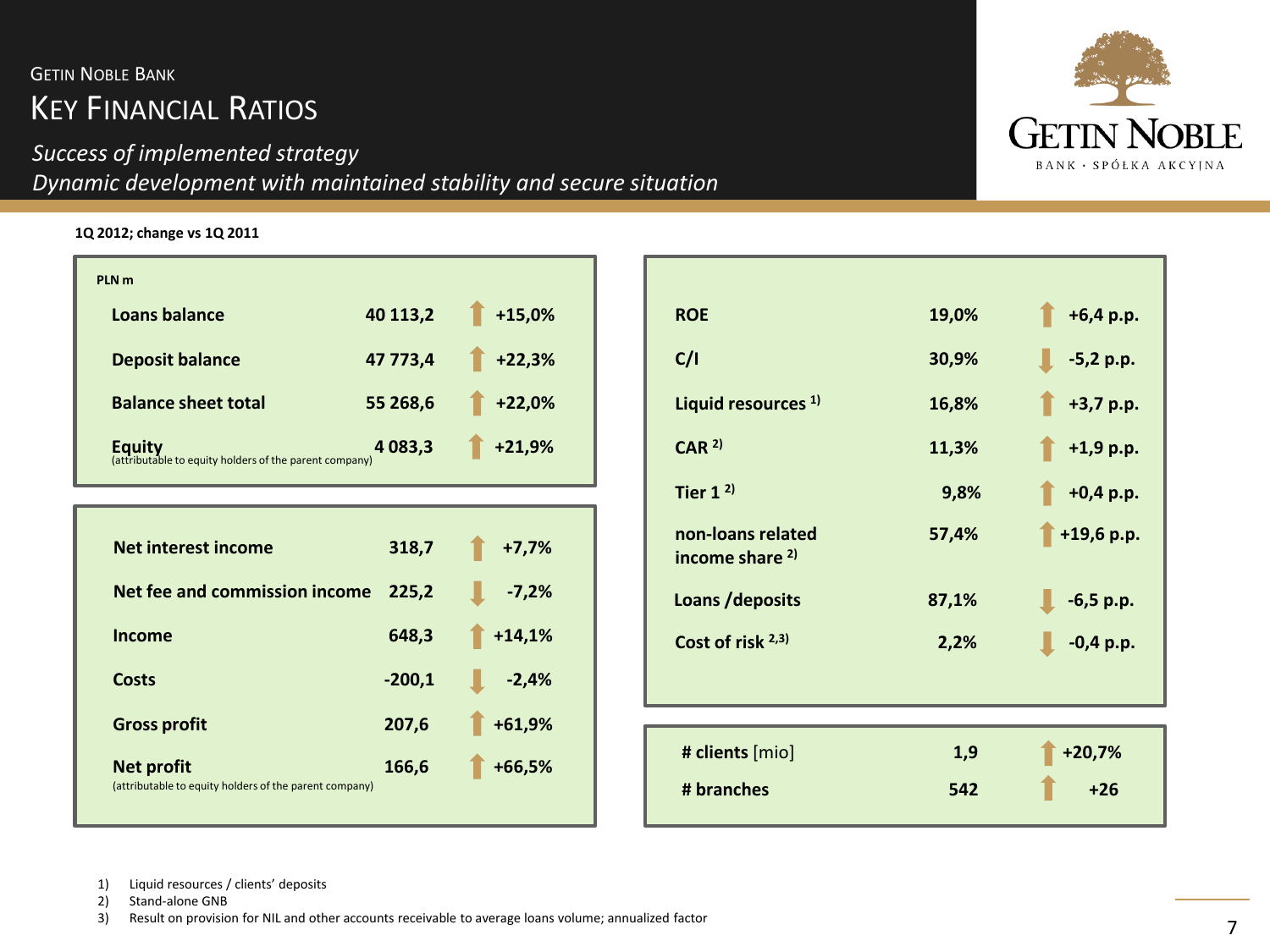# DEPOSITS: BALANCE AND MARKET SHARE

### *A higher savings balance despite a downward trend on the market*





- The Bank is successfully reducing its financing costs. Its margin  $^{2)}$  on retail term deposits in February fell to 56 basis points.
- In Q1 2012, the Bank increased its deposit balance by PLN 1.6 billion, while the overall market recorded a drop by PLN 1.7 billion in the same period.
- Over the 12 month, the value of the Bank's deposit portfolio increased by a quarter, i.e. by PLN 9.2 bn, including almost 96% in retail deposits <sup>3)</sup>, which gives the Bank a 16.6% share of the new deposit market.
- Alternative forms of improving the Bank's liquidity (subordinated debt, securitization, bank securities, bonds, sale of receivables).
- 1) Market shares calculated on the basis of NBP data (market = banks operating in Poland + Polish branches of credit institutions and branches of foreign banks + SKOKs)
- 2) Above the 3M WIBOR sales from individual month
- 3) Amounts due to households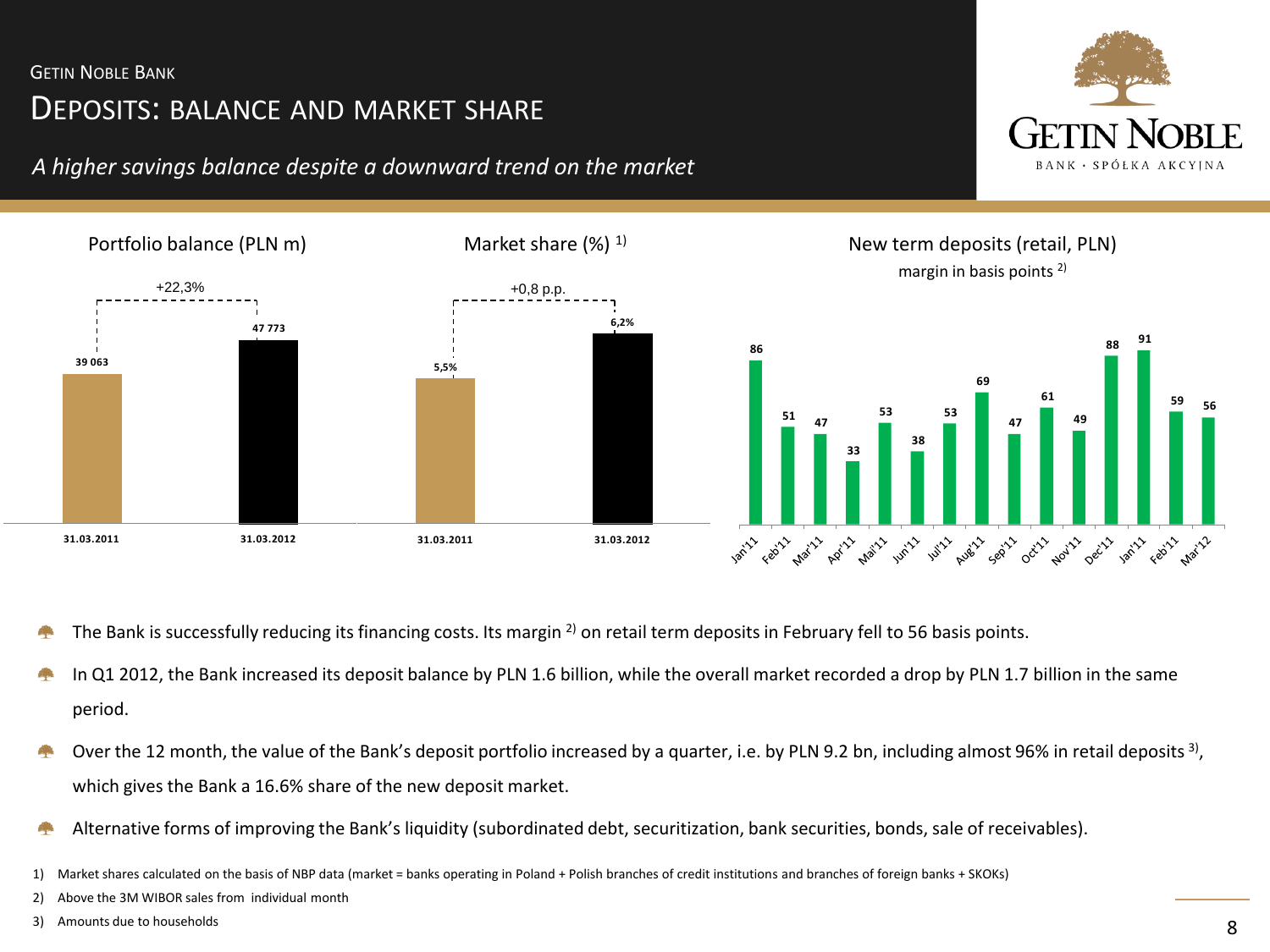# LOANS: BALANCE AND MARKET SHARE

*Effective change of the Bank's strategy – lower sales of mortgage loans offset by higher sales of high-margin products*





The Bank's sales in Q1'2012 amounted to PLN 2.8 billion, which was an increase by 22.3% compared to the previous year.

Focusing on the sale of products with shorter amortisation periods and with higher spreads, such as cash loans, car loans, loans for SMEs and leases. Sales of these products in Q1 2012 were up against the average level for the previous year by over a quarter, with a decrease in sales of mortgage loans by nearly a half.

2) Stand-alone GNB

<sup>1)</sup> Market shares calculated on the basis of NBP data (market = banks operating in Poland + Polish branches of credit institutions and branches of foreign banks + SKOKs)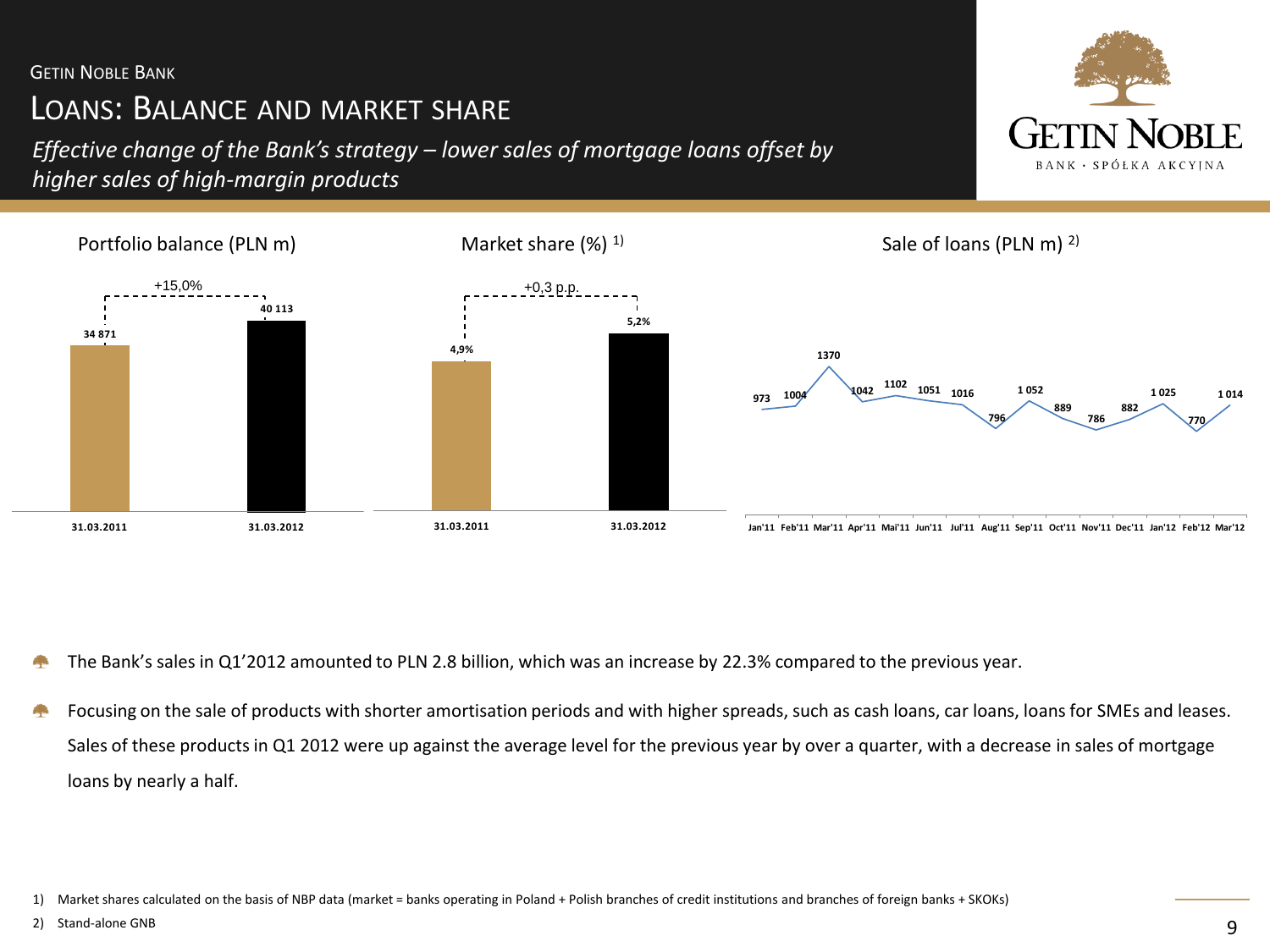# CAR LOANS AND LEASING

*Maintained position of leader in car loans*





### Portfolio (PLN m) 1)



- 5 th place in the market for leases on cars and delivery vehicles with a GVR of up to 3.5 tonnes.
- A. 9<sup>th</sup> place in the Polish movables lease market after the first quarter of 2012.
- An over 100% increase in sales of loans at Opel and Chevrolet dealerships. 4.
- Nearly PLN 0.7 billions of total loans granted to customers in Q1'2012, what A. was an increase of 1.4% in comparison to year Q1'2011.
- Sales of car loans continued at high levels thanks to an increase in sales of **Age** new vehicles (+12.7%) and despite a decrease in import of used vehicles  $(-5.7%)$ <sup>3)</sup> in Q1'2011.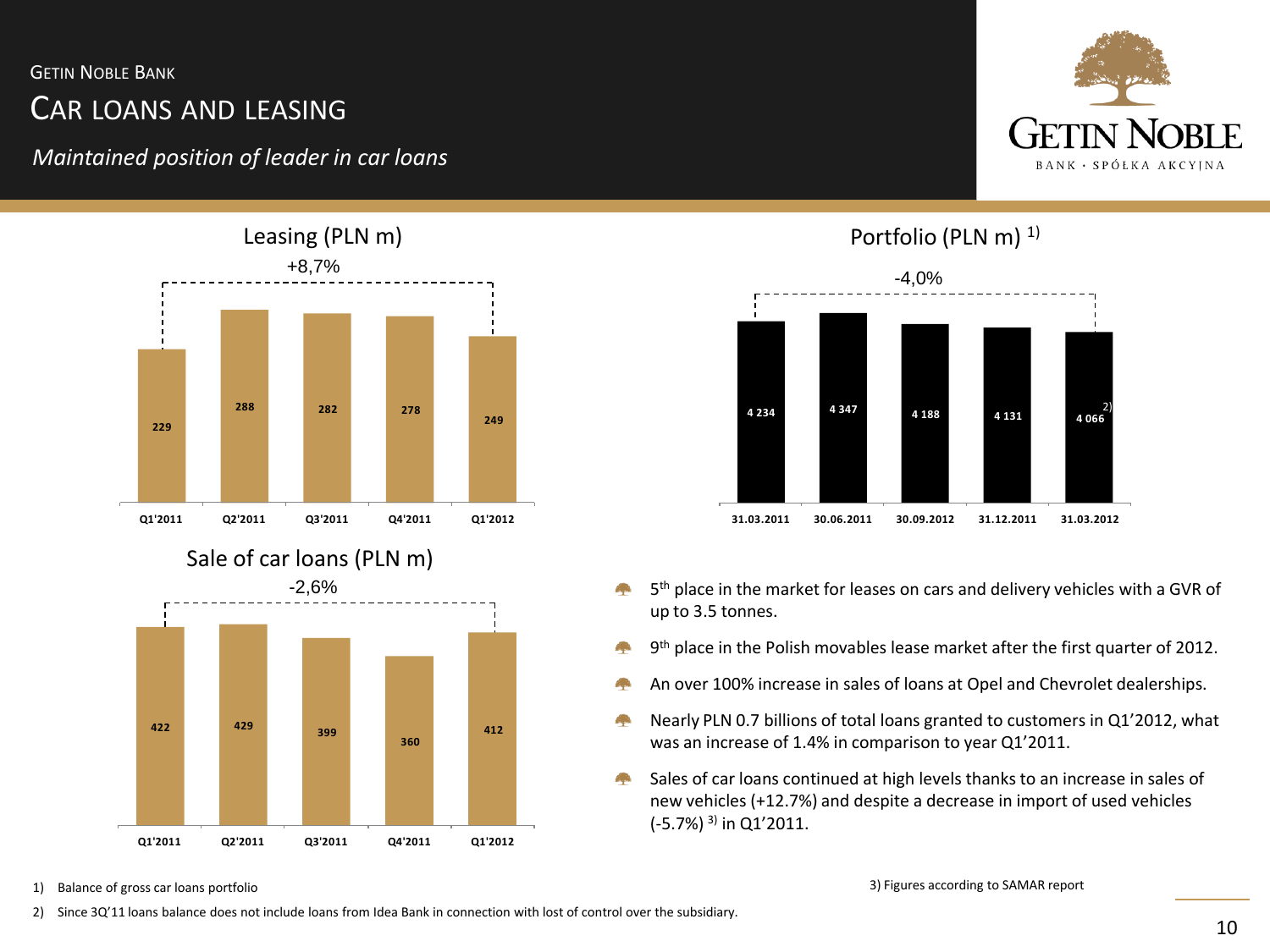# MORTGAGE, RETAIL AND SME/CORPORATE LOANS

*Dynamically growing sales of high-margin loans Corporate loans portfolio grew 7 times faster than the market.*

2) Since 3Q'11 loans balance does not include loans from Idea Bank in connection with lost of control over the subsidiary.















Efficient sale in difficult market environment.

Over the last 12 months the Bank's consumer credit balance grew by 5.2%, whereas the entire banking sector reported decrease by 2.5%.

Steady growth of sales

Total Q1 2011 sales amounting to nearly PLN 0.4 billion, meaning an increase of 17,1% on a year-to-year basis.

#### **SME AND CORPORATE LOANS**

Q1 2011 sales of loans of nearly PLN 0.8 billion, i.e. 53.4% on a year-to-year basis, attributable mainly to very good results from the companies financing (PLN 0.29 billion), sale of financing products to municipalities (PLN 0.24 billion) and property developers (PLN 0,19 billion).

#### **MORTGAGE LOANS**

- Reduction of sale since the second half of 2011 as a result of Bank's efforts to change the structure of new loans sales.
- ÷ The loans sold by the Bank were predominantly loans in PLN. As a result, the share of foreign-currency loans in relation to the Bank's total portfolio is steadily lower, with a drop to 39.8%  $3$  as at the end of Q1 2012, meaning it was lower by 2.3% than as at the end of 2011.
- Nearly 1.0 PLN billions of loans sold in Q1 2012, which stood at about half of the average quarterly sales reported in 2011.
	- 3) Stand-alone GNB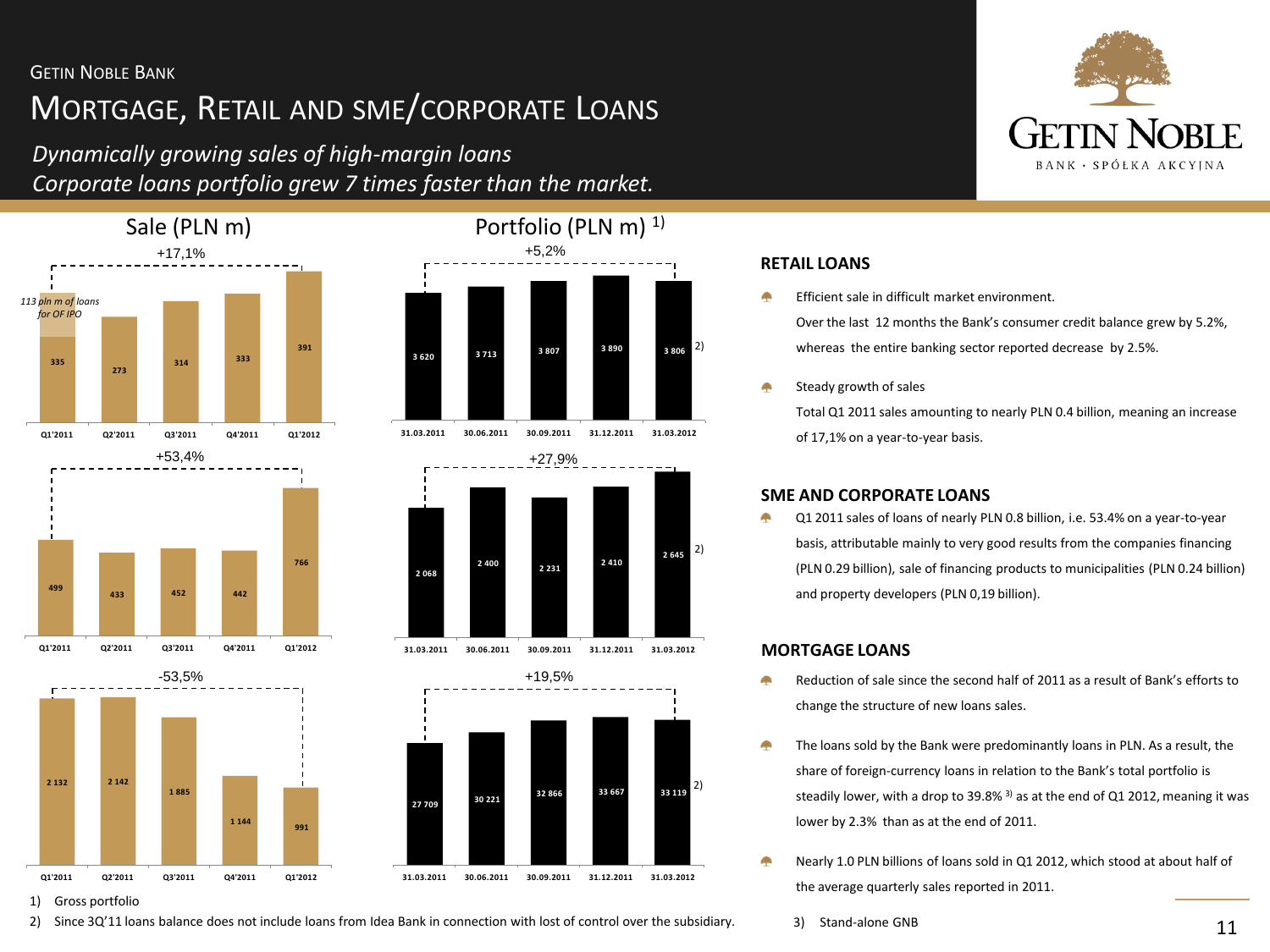# LOANS SALE

*The effect of a decrease in the sale of new loans offset by an increase in commission income not related to loan sales*





The Bank is pursuing its strategy by focusing on the sale of products with shorter amortization periods. 

Steady growth of repeatable revenue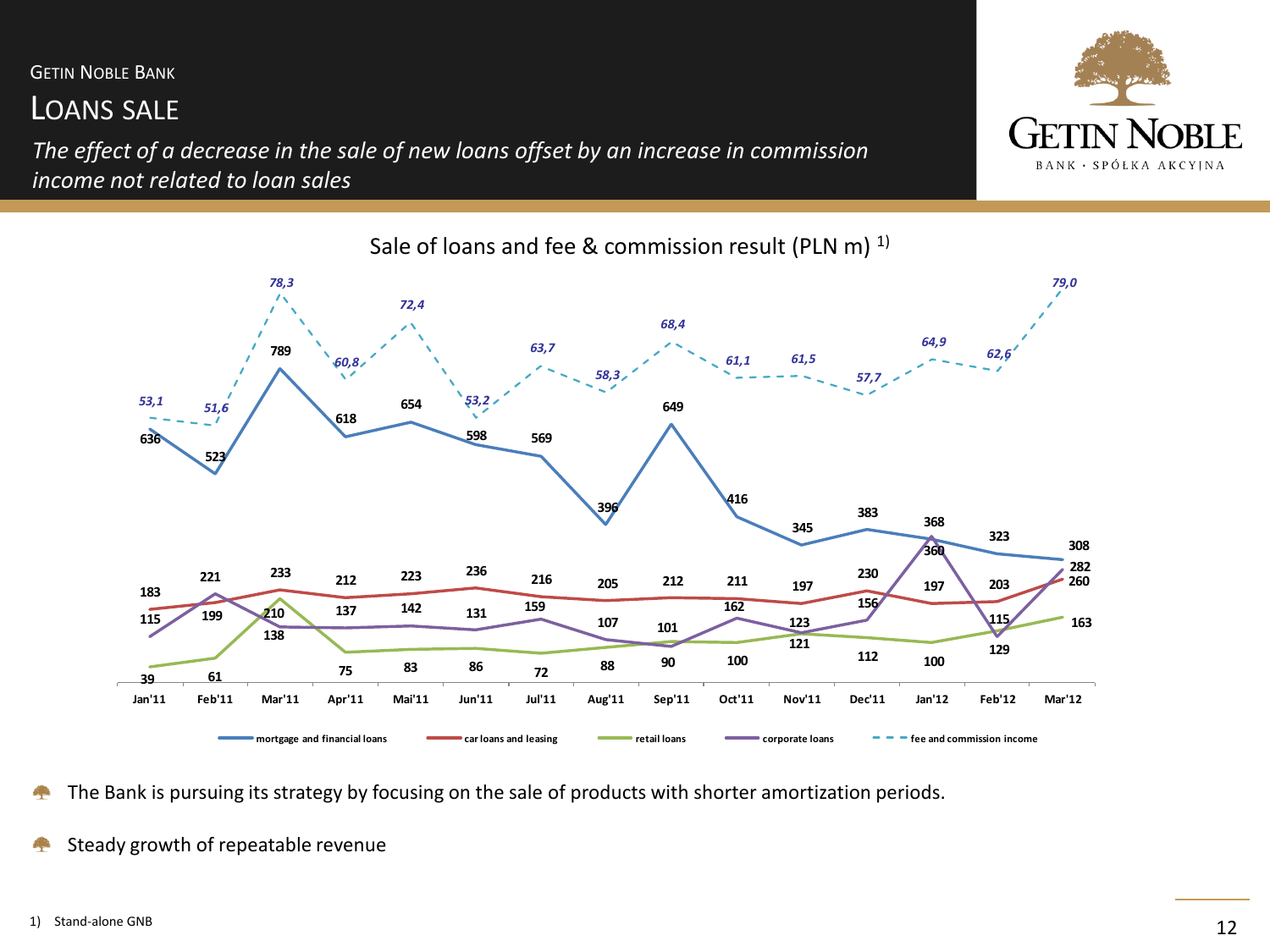# SHARE OF FOREIGN CURRENCY LOANS IN THE PORTFOLIO **GETIN NOBLE BANK**

*Nearly 95% of new loans in PLN.* 



Share of foreign currency loans in total portfolio (%)

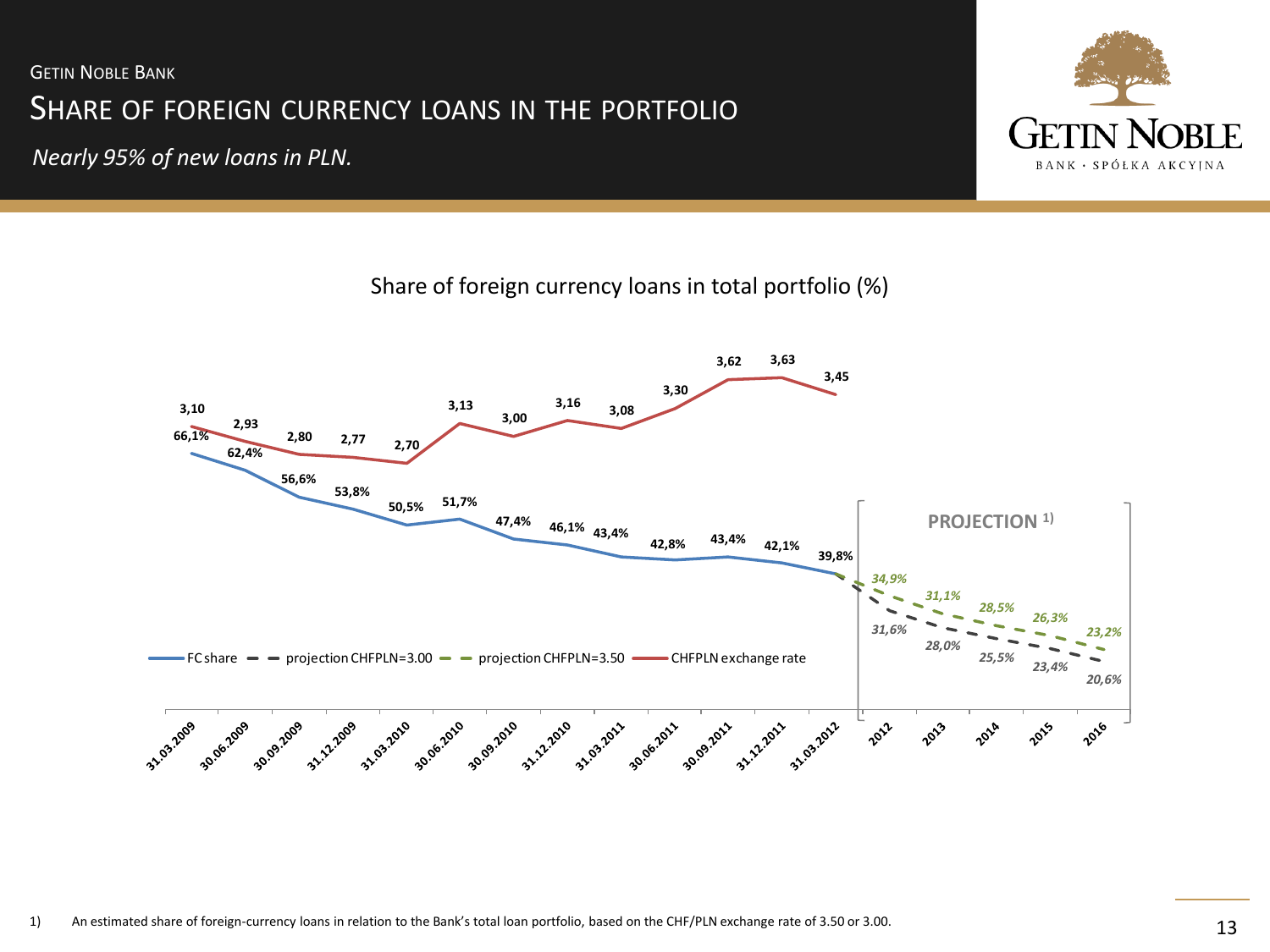# CHF CIRS TRANSACTIONS **GETIN NOBLE BANK**

*The Bank has no significant CIRS transactions to be renewed by the end of 2012.*



**Portfolio of CHF 4 250 m** *525 1 945 1 780 425 1 645 1 120 750 310*  **2009 2010 2011 2012 2013 2014 2015 2016 TRANSACTIONS ENTERED INTO/COLLATERALISED MATURING TRANSACTIONS** CHF CIRS transactions – entered into and maturing (CHF m)

In 2011, the Bank collateralised its CHF transactions at prices far lower than the current market margins.

#### 14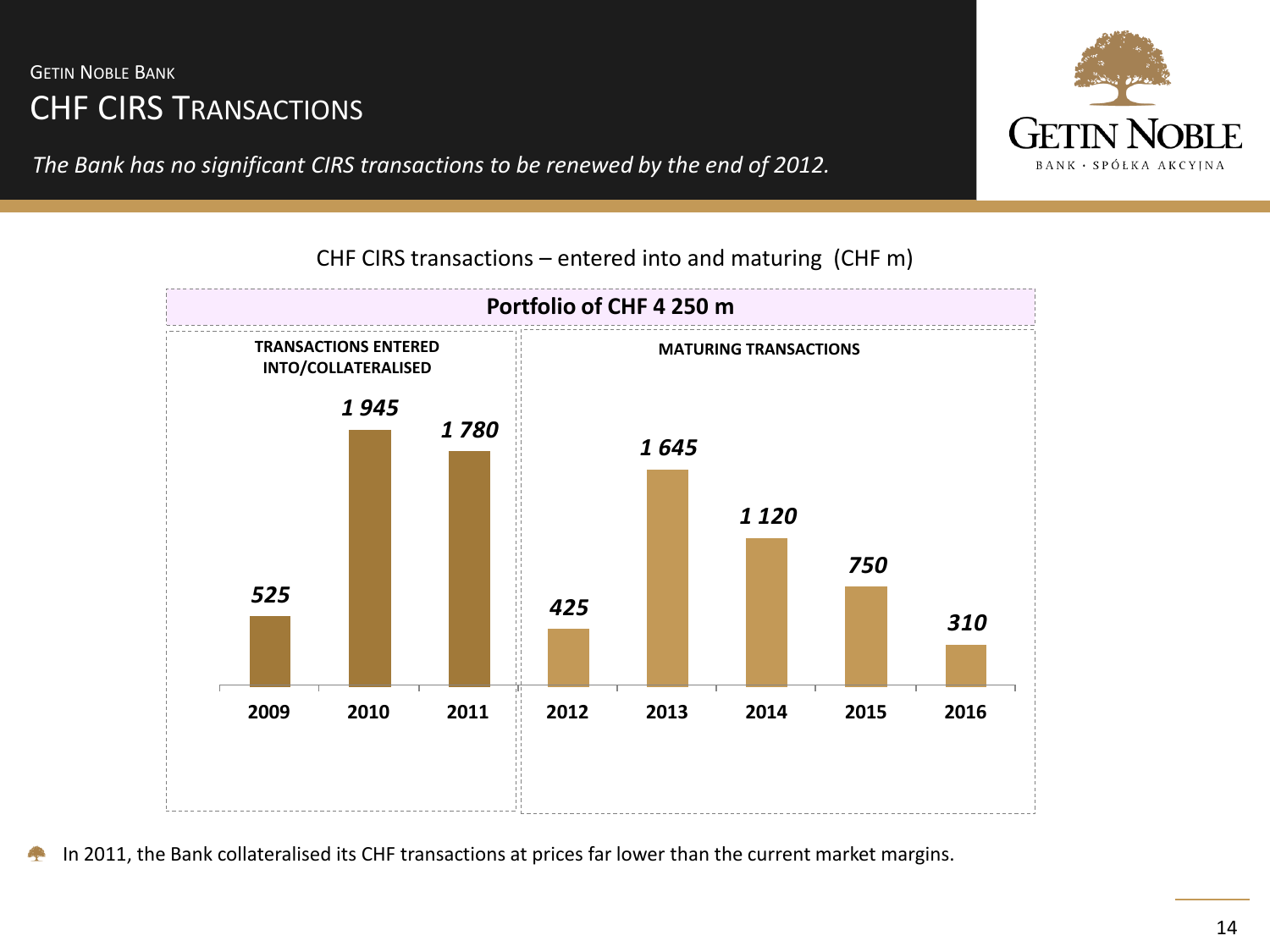PROFIT OF THE BANK AND GROUP COMPANIES FOR Q1 2012

*The Group's banking activity was the main source of its net income.*





# PLN m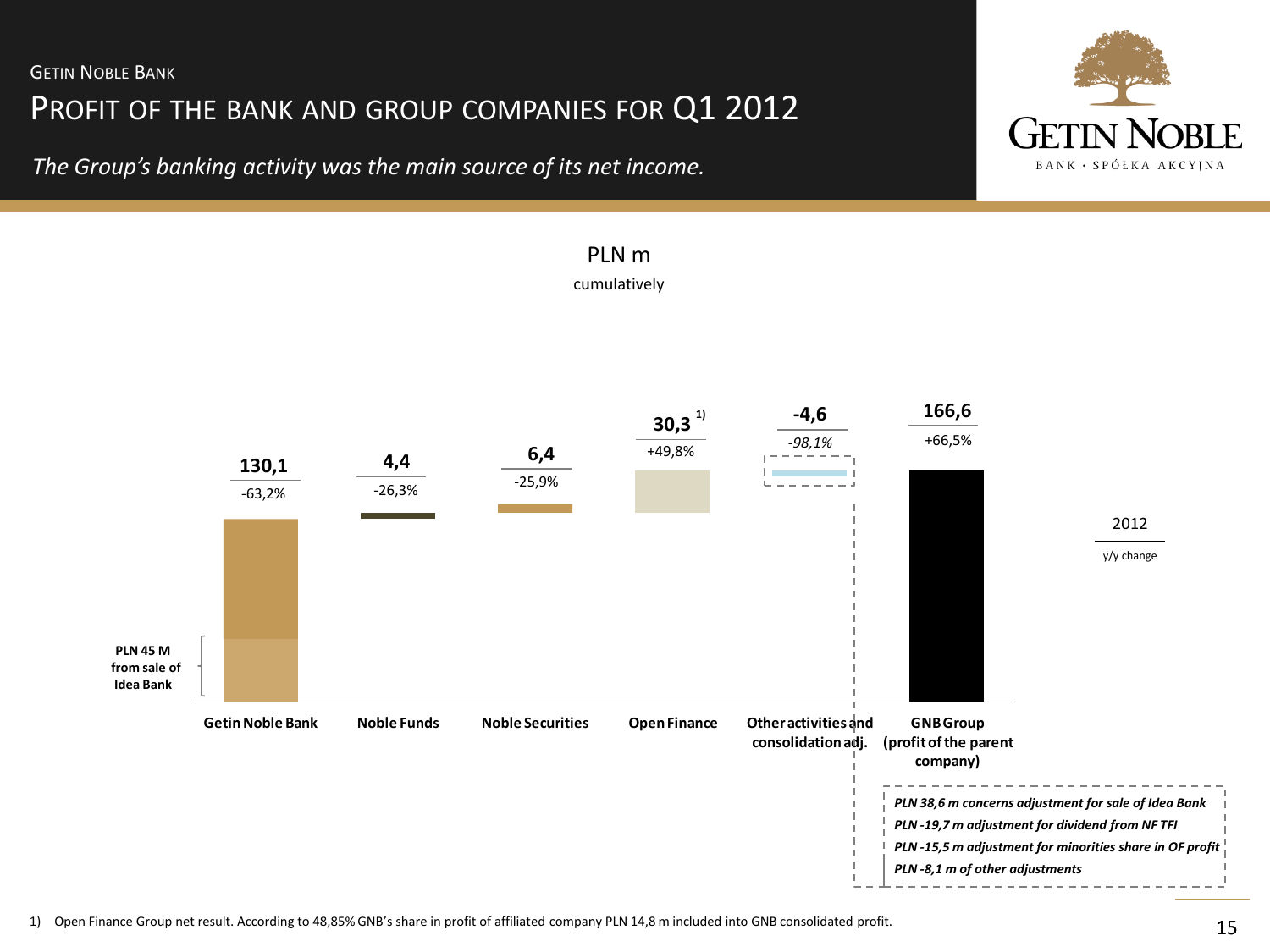# RESULTS FROM BUSINESS OPERATIONS

*Better results attributable to higher revenue growth rates*

*Dynamically growing repeatable revenue – representing 60% of total revenue already* 



The Bank's made a net profit of nearly PLN 167 million, thanks to its secure capital base and stability on the liquidity side. المرك

- Consistent growth of the Bank's non-lending revenue base.
	- In Q1 2012, already over 57% of the Bank's commissions were generated by non-lending activities, i.e. up by nearly 9 percentage points against the figure for Q4 2011 and up by 15 percentage points in comparison to whole year 2011.

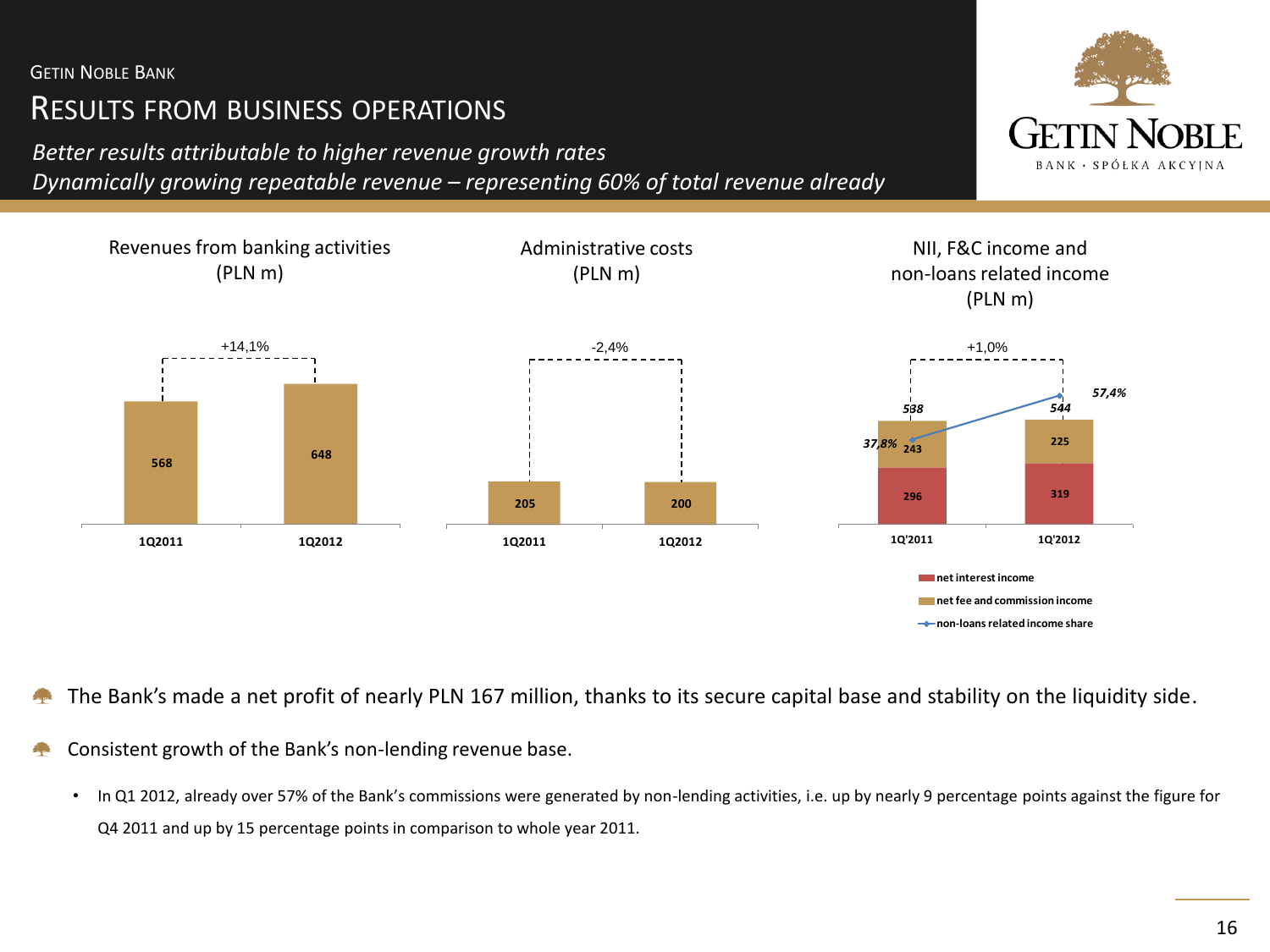# CAPITAL STABILITY AND BALANCE SHEET STRUCTURE SECURITY GETIN NOBLE BANK GETIN NOBLE BANK

*A feasible plan to keep the Bank's solvency ratio at a level not lower than 12% in 2012.* 





One of the Bank's strategic goals is to build a secure asset and liability structure in terms of foreign currencies and liquidity (liabilities with longer maturities, increased financing stability, alternative forms of improving liquidity by raising funds on the market)

The Bank plans to increase its capital adequacy ratio in the next three quarters of 2012 by another c.a. 1 percentage points, as a result 4 its measures aimed at increasing its own funds, i.e. increasing subordinated debt levels, a new share issue, plus a merger with Get Bank.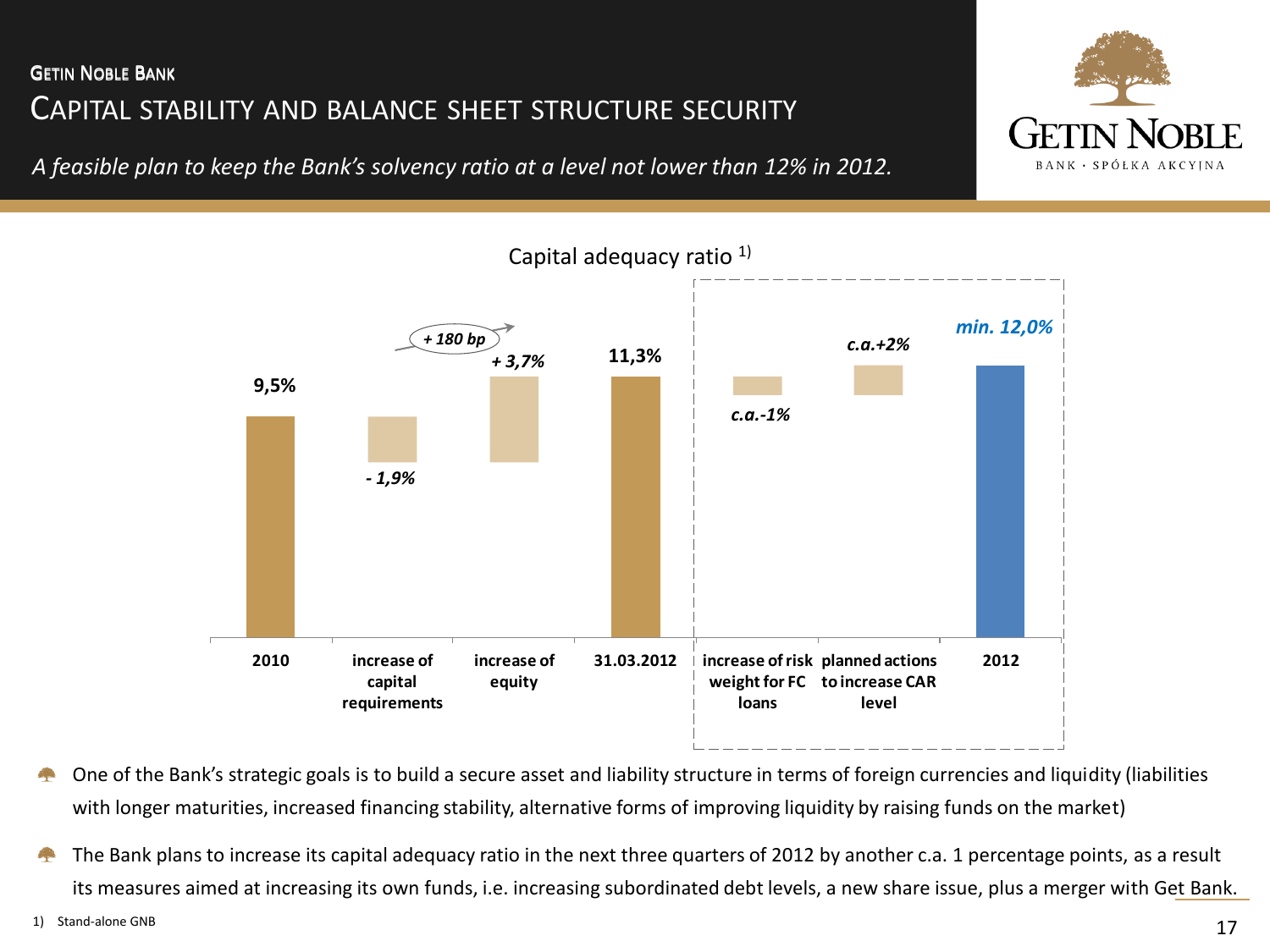# CREDIT RISK

## *Noticeable results of measures aimed at improving asset quality*



| 31.03.2012             | 31.12.2011 | change       |
|------------------------|------------|--------------|
| 1,6%                   | 3.6%       | $-1,91$ p.p. |
| 1,7%                   | 3.5%       | $-1,80$ p.p. |
| 2,6%                   | 2.7%       | $-0,05$ p.p. |
| $-1.0\%$ <sup>3)</sup> | 3.9%       | $-4,94$ p.p. |
| 2,2%                   | 2,9%       | -0,77 p.p.   |
|                        |            |              |

### Impairment charges and loans balance (PLN m)



Cost of credit risk  $(\%)$ <sup>1)</sup> example a measures aimed at reducing the costs of risk:

- continuously adjusting the Bank's range of products to reduce the costs of risk in all business lines,
- effective debt recovery and pre-debt recovery measures
- developing products with a low credit risk (e.g. dedicated products for customers known to the Bank).
- noticeable results of measures aimed at reducing the costs of risk:
	- a significant reduction in the costs of risk within the Bank's portfolio of retail and car loans
	- risk ratios stabilised at the lowest levels since 2008,
	- effectively preventing further growth of risk within the cash loan portfolio,
	- an increment of allowances with respect to the Bank's retail loan and car loan portfolios is decreasing for last year

### Avg monthly impairment charges (PLN '000) 4)

|                                           |         |         | avg<br>monthly |         |           | avg<br>monthly                      |
|-------------------------------------------|---------|---------|----------------|---------|-----------|-------------------------------------|
|                                           | Q1'2011 | Q2'2011 | Q3'2011        | Q4'2011 | 2011      | Q1'2012                             |
| TOTAL LOANS                               | 76 328  | 103860  | 115725         | 95 087  | 1 173 001 | 79 294                              |
| car Ioans                                 | 20752   | 18413   | 12 448         | 8092    | 179 116   | 5 5 7 8                             |
| mortgage loans<br>(incl. private banking) | 34 922  | 66823   | 86413          | 77 230  | 796 163   | 72 124                              |
| retail Ioans                              | 15 388  | 12 698  | 10 305         | 6949    | 136 018   | 3 1 7 8<br>$\overline{\phantom{a}}$ |
| corporate loans                           | 5 2 6 7 | 5926    | 6559           | 2816    | 61 703    | 4 7 7 1                             |

1) Result on provision for NIL and other accounts receivable to average loans volume; annualized factor

3) An effect of credit risk provisions reverse in result of bank assets sale in Q1 2012.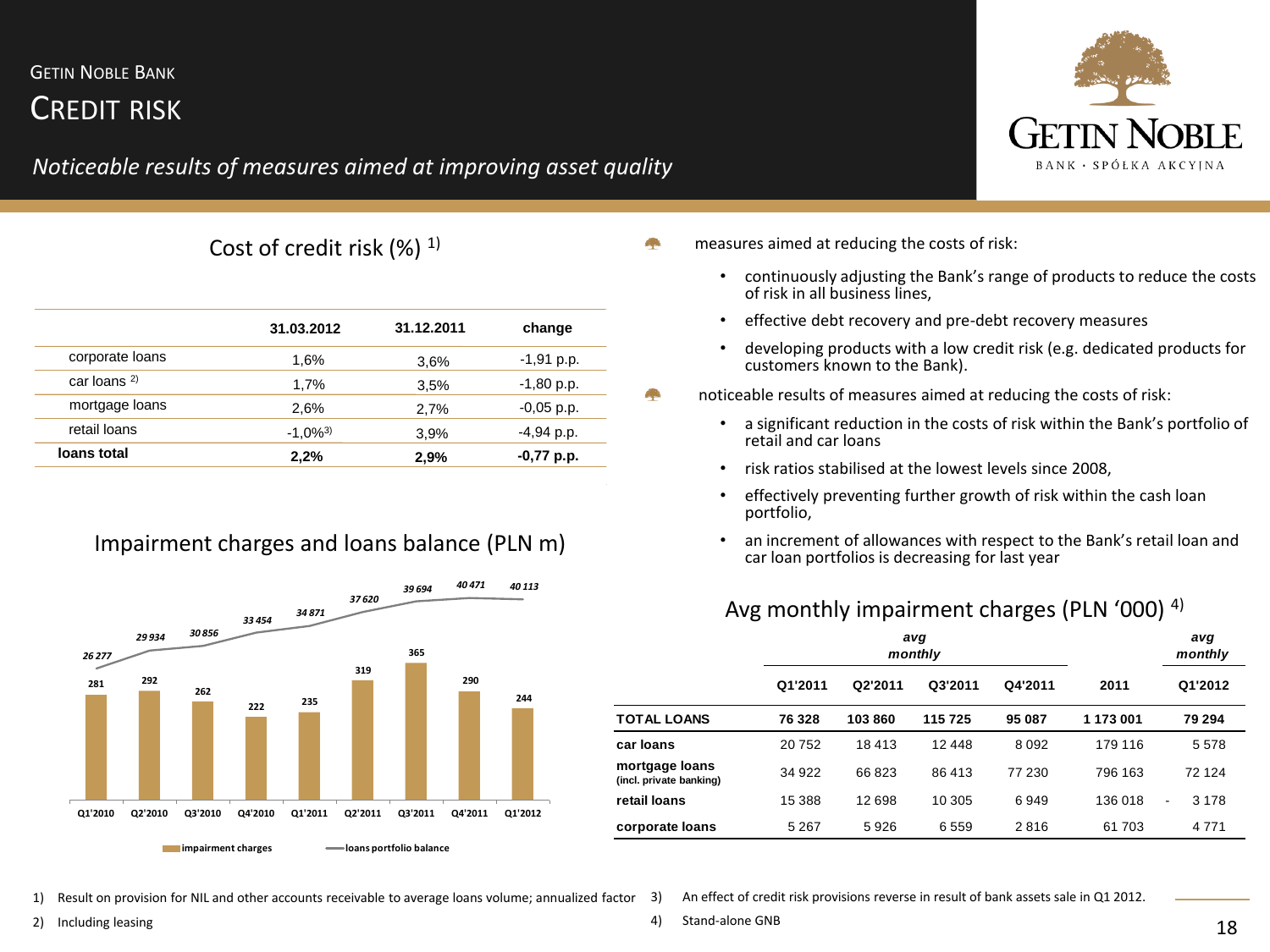## CREDIT RISK

*The quality of the Bank's new loan portfolio was maintained within the limits of its "risk appetite" policy.*

**Loan default rates: 90+ after 6 and 12 months from loan disbursement for loans disbursed in the different quarters starting from 2008**



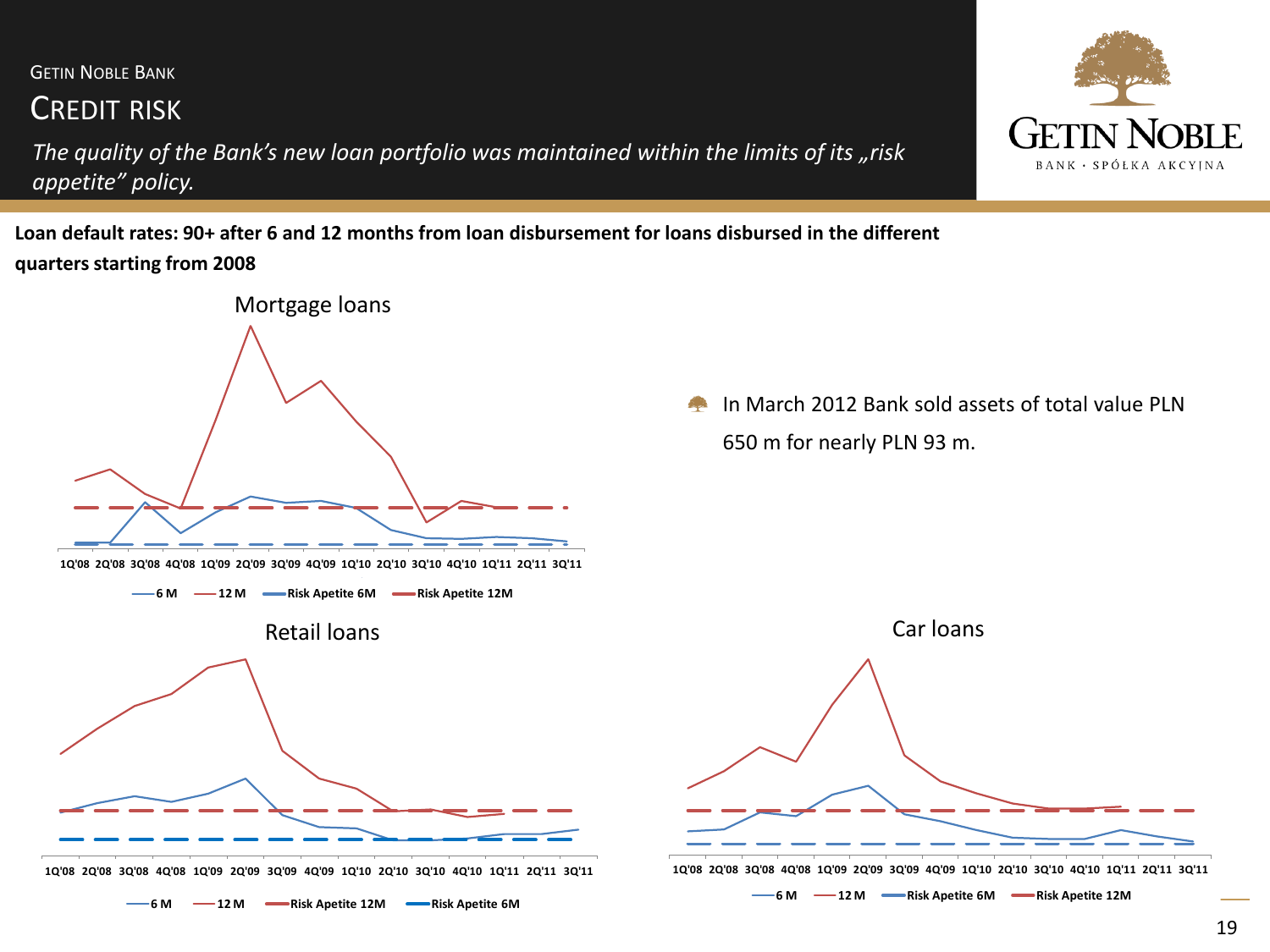

| PLN <sub>m</sub>                                                     | 31.03.2012  | 31.12.2011 | 31.03.2011  | 31.03.2012/<br>31.12.2011 | 31.03.2012/<br>31.03.2011 |
|----------------------------------------------------------------------|-------------|------------|-------------|---------------------------|---------------------------|
| Equity<br>(attributable to equity holders of the parent company)     | 4 0 8 3 , 3 | 4058,5     | 3 3 4 8 , 8 | $+0.6%$                   | $+21,9%$                  |
| <b>Balance sheet total</b>                                           | 55 268,6    | 53 542,1   | 45 102,4    | $+0.6%$                   | $+22,0%$                  |
| Loans balance                                                        | 40 113,2    | 40 471,4   | 34 871,2    | $-0,9%$                   | $+15,0%$                  |
| Deposits balance                                                     | 47 773,4    | 46 311,1   | 39 062,6    | $+3,2%$                   | $+22,3%$                  |
| PLN <sub>m</sub>                                                     | 1Q 2012     | 4Q 2011    | 1Q 2011     | 1Q'12/<br>4Q'11           | 1Q'12/<br>1Q'11           |
| Income                                                               | 648,3       | 577,8      | 568,0       | $+12,2%$                  | $+14,1%$                  |
| Overhead costs                                                       | $-200,1$    | $-204,9$   | $-204,9$    | $-2,4%$                   | $-2,4%$                   |
| Net profit<br>(attributable to equity holders of the parent company) | 166,6       | 68,7       | 100,0       | $+142,3%$                 | $+66,5%$                  |
| C / I - consolidated $(\%)$ <sup>1)</sup>                            | 30,9%       | 26,7%      | 36,1%       | $+4,1 p.p.$               | $-5,2 p.p.$               |
| ROE <sup>1</sup>                                                     | 19,0%       | 29,2%      | 12,6%       | $-10,2 p.p.$              | $+6,4 p.p.$               |
| NIM <sup>2</sup>                                                     | 2,4%        | 2,8%       | 2,8%        | $-0,3$ p.p.               | $-0,4$ p.p.               |
| $CAR$ <sup>1) 3)</sup>                                               | 11,3%       | 10,2%      | 9,4%        | $+1,0 p.p.$               | $+1,9$ p.p.               |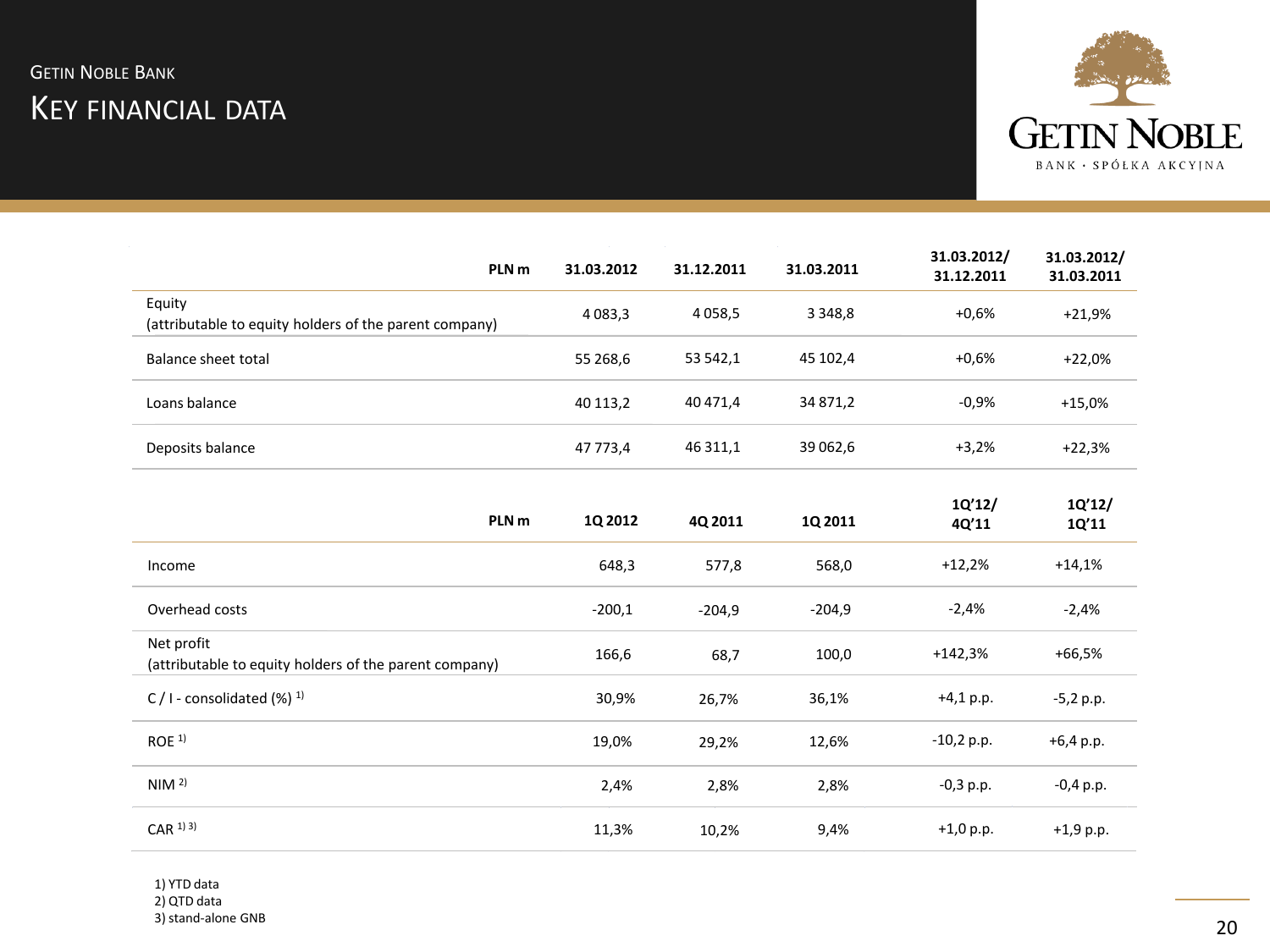# KEY FINANCIAL DATA **GET BANK**



| 31.03.2012<br>(consolidated data) |                                                                      |  |
|-----------------------------------|----------------------------------------------------------------------|--|
| 40 758,0 PLN m                    | Loans balance (Q1'12 vs Q1'11 increase by15,0%)                      |  |
| 48 606,6 PLN m                    | Deposit balance (Q1'12 vs Q1'11 increase by 22,3%)                   |  |
| 3 990,5 PLN m                     | Equity<br>(attributable to equity holders of the parent company)     |  |
| 56 306,4 PLN m                    | <b>Balance sheet total</b>                                           |  |
| 330,0 PLN m                       | Net interest income                                                  |  |
| 226,3 PLN m                       | Net fee and commission income                                        |  |
| 213,2 PLN m                       | Overhead costs                                                       |  |
| 247,7 PLN m                       | Result on provisions for NIL and other accounts receivable           |  |
| 208,9 PLN m                       | Gross profit                                                         |  |
| 156,5 PLN m                       | Net income<br>(attributable to equity holders of the parent company) |  |
| 32,0%                             | C/1                                                                  |  |
| 11,2%                             | CAR                                                                  |  |
| 18,2%                             | <b>ROE</b>                                                           |  |

 $21$